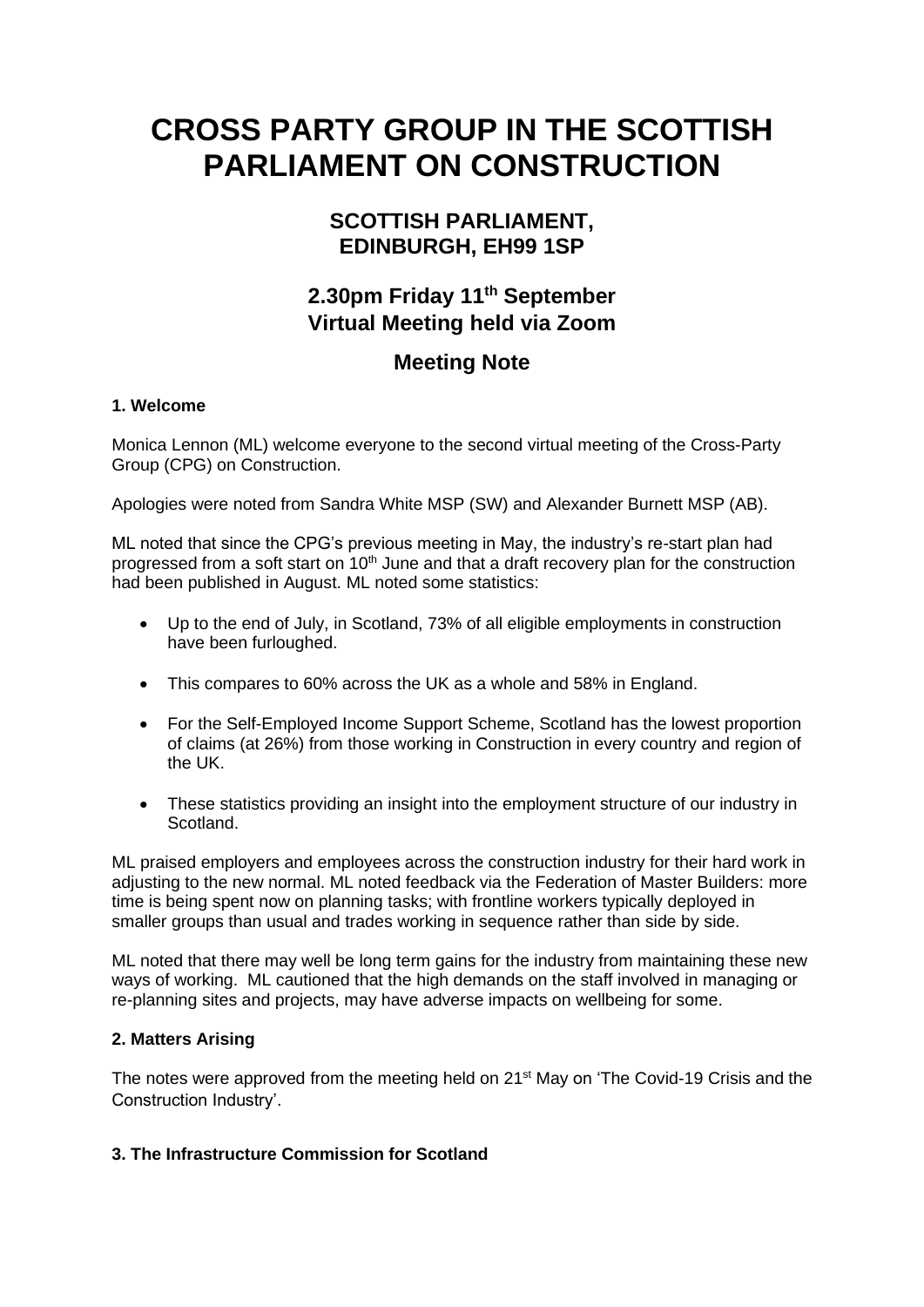ML introduced today's topic of infrastructure. The Infrastructure Commission for Scotland was established by Scottish Government to provide independent, informed advice on the nation's vision, ambition and priorities to create a 30-year infrastructure strategy to meet Scotland's future economic growth and societal needs.

ML welcomed our three speakers.

- Sara Thiam, CEO, Scottish Council for Development and Industry and Infrastructure Commission for Scotland Commissioner.
- Tony Rose, Director of the Secretariat from the Infrastructure Commission for Scotland.
- Stephen Slessor, Morrison Construction.

Sara & Tony delivered a joint presentation on the work of and recommendations from the infrastructure commission for Scotland. The presentation is attached separately, some key points:

- Eight priority areas were identified in the key findings report. Namely: leadership, place, making the most of existing assets, heat and transport, regulation, digital & technology, the role of the public, independent long-term advice.
- Achieving an inclusive net zero carbon economy is still key outcome.
- Place based infrastructure needs will be important, with the impact of Covid-19 reinforcing 'work, place and live.'
- The 'How' from the recommendations will be more delivery focused.
- Delivering a thriving construction sector is a key focus in phase 2 of the report. A construction accord to be established involving Scottish Government, (SGV) industry and public sector bodies.
- SGV responding to Phase 1 as part of IIP in September and will respond to Phase 2 shortly thereafter.

Stephen Slessor's presentation was based on a contractor's perspective on the work that is already being undertaken to move to a net zero position. Stephen focused on Morrison Construction's experience of electric and hybrid excavators. Stephen's presentation is attached separately, some key points:

- The electric excavators are 0% emissions from the point of use. With zero performance losses reported.
- The excavators are five times quieter than a diesel equivalent, with a 17% reduction in operating costs.
- Challenges remain in implementation. The electric excavators are three times the capital cost of a diesel equivalent. Only smaller excavators are suitable with larger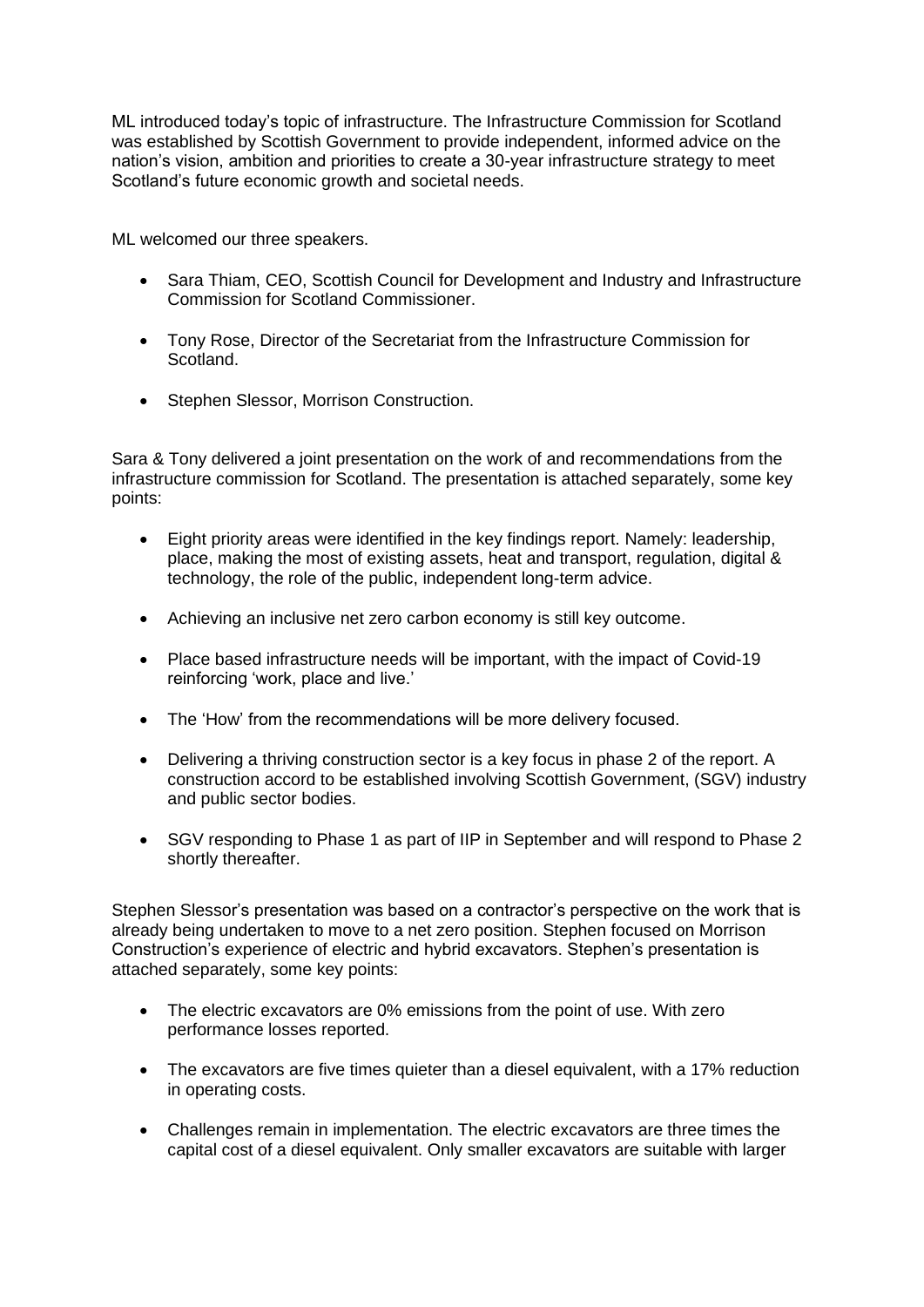excavators needing hydrogen fuel cells.

• Morrison Construction have also just embarked on a project which can monitor their carbon emissions in real time using data generated by satellites.

ML thanked our three speakers before inviting questions via the chat function on Zoom.

A question and answer session followed with discussion on whether clients were mature enough to make the necessary investment given the higher capital cost of electric excavators. Stephen Good (SG) from the Construction Scotland Innovation Centre (CSIC) suggested a collaborative approach with multiple parties investing in and then sharing the equipment. SG citing an example from the farming industry.

Graham Simpson MSP noted confusion on whether existing roads could be widened given the recommendations in the key findings report. Hannah Smith from the ICE asked how an outcomes-based approach to infrastructure delivery could be manifested.

TR noted that if a system is created across SGV and regulators which enables collaboration to happen, then pricing and procurement mechanisms can be structured to help achieve net zero. Many agreeing that what is actually valued in procurement outcomes is critically important.

There were questions and discussion on

- What a low or zero carbon heat infrastructure might look like.
- How to embed net zero principles across training and qualifications, especially in apprenticeships
- The importance of green space and the natural environment as infrastructure: using nature-based solutions.

#### **4. Any Other Business**

No points raised.

#### **5. Date of Next Meeting.**

**3pm on Friday 20th November:** this will be the AGM of the CPG on Construction. Gordon Nelson (GN) and ML will confirm if this will be a physical or a virtual meeting nearer the time.

List of attendees identified during the Zoom meeting on 11<sup>th</sup> September.

**MSP attendees:** Monica Lennon MSP**,** Graham Simpson MSP

**Non-MSP apologies**: Anne Galbraith SECTT, Lesley McLeod APS, Robert Girvan CITB, William Crow ISE, Chris Pateman EPIC.